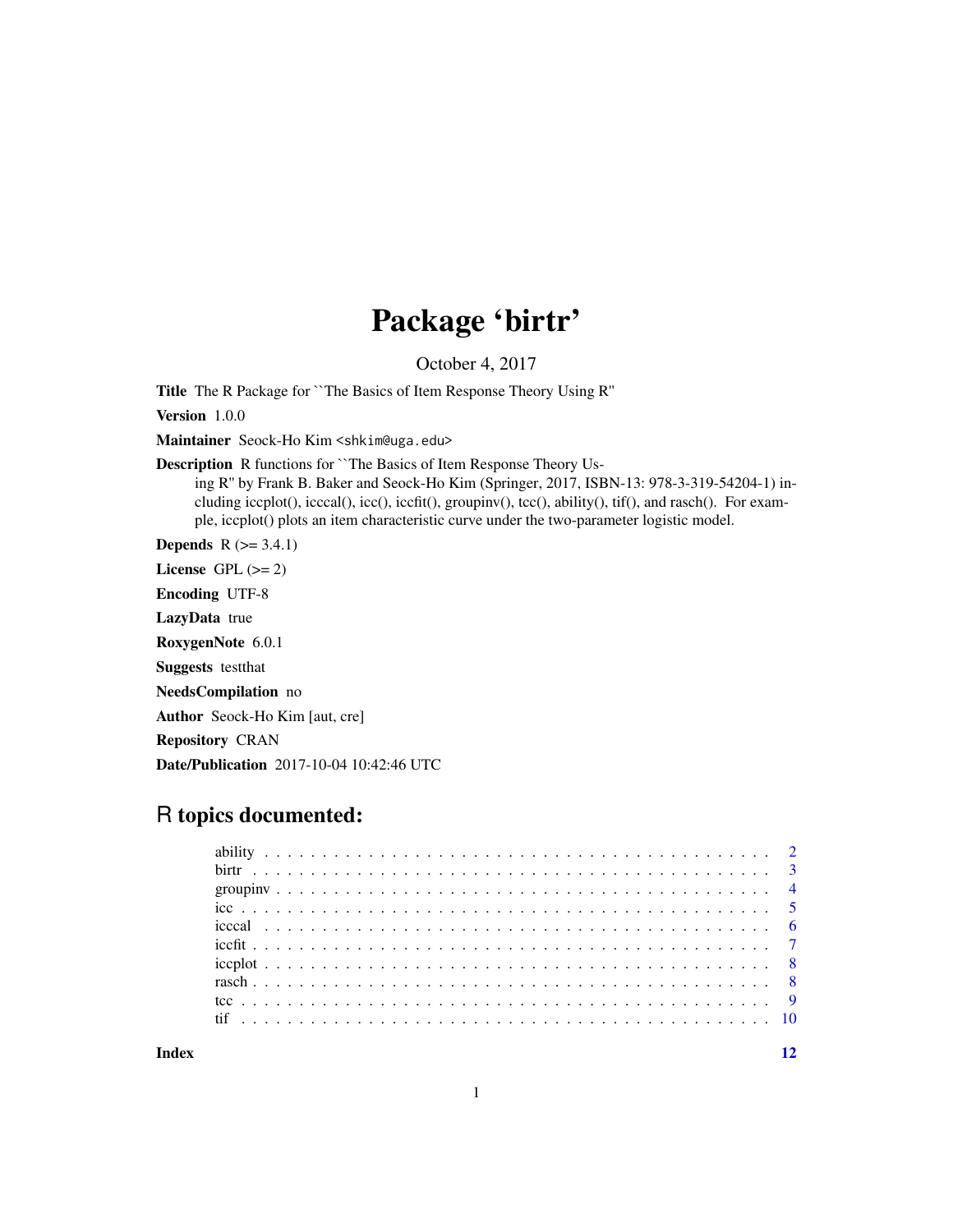<span id="page-1-0"></span>

Estimates the ability parameter and obtains the standard error of the estimate given the item characteristic curve model, the response vector, and the set of known item parameters under the one-, two-, or three-parameter logistic model.

#### Usage

ability(mdl, u, b, a, c)

#### Arguments

| md1 | 1, 2, or 3 representing the number of the model parameters.        |
|-----|--------------------------------------------------------------------|
| u   | a numeric vector of 0s and 1s representing the responses to items. |
| b   | a numeric vector representing the values of item difficulty.       |
| a   | a numeric vector representing the values of item discrimination.   |
| C   | a numeric vector representing the values of lower asymptote.       |

#### Details

With the number of item characteristic curve model parameters mdl, the response vector u, and the set of item parameters b, a, and c, the ability parameter is estimated and reported as th by the maximum likelilhood procedure. The estimated standard error se is also obtained and reported. The length of u should be the same as that of b, a, and c. Each parameter c has a theoretical range from 0 to 1, but in practice values above .35 are not considered acceptable, hence use the range from 0 to .35 for each c. Under the one-parameter logisric model,  $a = rep(1, length(b))$  and  $c = \text{rep}(0, \text{length}(b))$ . Under the two-parameter logistic model,  $c = \text{rep}(0, \text{length}(b))$ .

#### References

Baker, F. B., & Kim, S.-H. (2017). *The basics of item response theory using R.* New York, NY: Springer. ISBN-13: 978-3-319-54204-1

#### Examples

```
u \leq c(1, 0, 1)b \leq -c(-1.0, 0.0, 1.0)a \leftarrow c(1.0, 1.2, 0.8)ability(2, u, b, a) # ability(2, u, b, a, c = rep(\emptyset, length(b)))theta.se \leq ability(2, u, b, a)
theta.se
```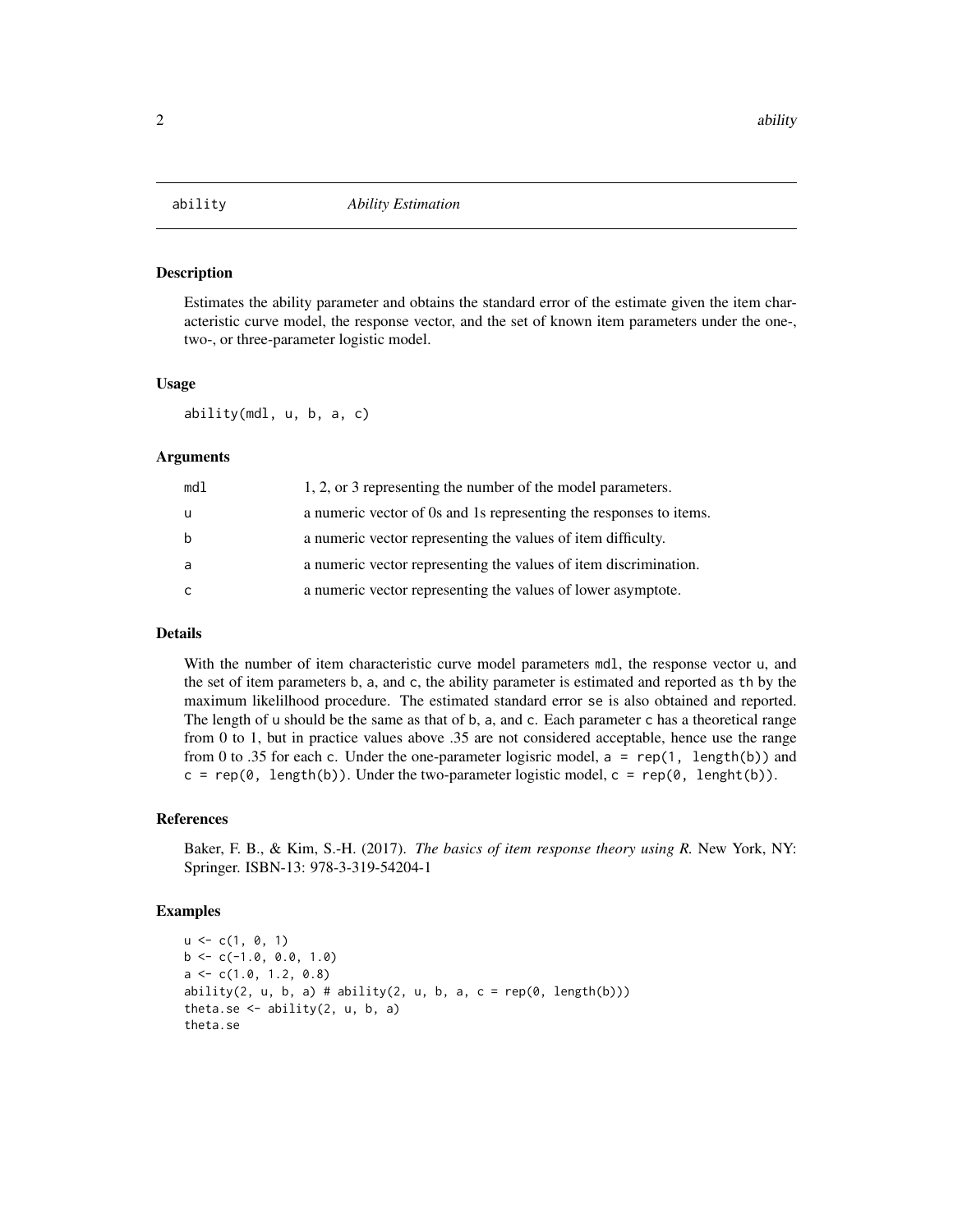<span id="page-2-0"></span>

The birtr package provides nine important functions:  $icplot(),$   $icccal(),$   $icc(),$   $iccfit(),$ groupinv(), tcc(), ability(), tif(), and rasch().

#### Details

The iccplot() function plots an item characteristic curve under the two-parameter logistic model.

The icccal() function computes the logistic deviate L, the exponent of negative L, the denominator, and the value of probability of correct response for each of seven ability levels evenly spaced from -3 to +3 under the one-, two-, or three-parameter logistic item characteristic curve model.

The icc() function plots an item characteristic curve under the one-, two-, or three-parameter logistic model.

The iccfit() function plots the item characteristic curve and the simulated observed proportions of correct response from the one-, two-, or three-parameter logistic model.

The groupinv() function plots the item characteristic curve and the two sets of simulated observed proportions of correct response from two groups under the one-, two-, or three-parameter logistic model.

The tcc() function plots a test characteristic curve from a set of item parameters under the one-, two-, or three-parameter logistic model.

The ability() function estimates the ability parameter and obtains the standard error of the estimate given the item characteristic curve model, the response vector, and the set of known item parameters under the one-, two-, or three-parameter logistic model.

The tif() function plots a test information function from a set of item parameters under the one-, two-, or three-parameter logistic model.

The rasch() function yields estimates of item difficulty parameters and ability parameters under the one-parameter logistic Rasch model by the Birnbaum paradigm.

#### Author(s)

Seock-Ho Kim <shkim@uga.edu>

#### References

Baker, F. B., & Kim, S.-H. (2017). *The basics of item response theory using R.* New York, NY: Springer. ISBN-13: 978-3-319-54204-1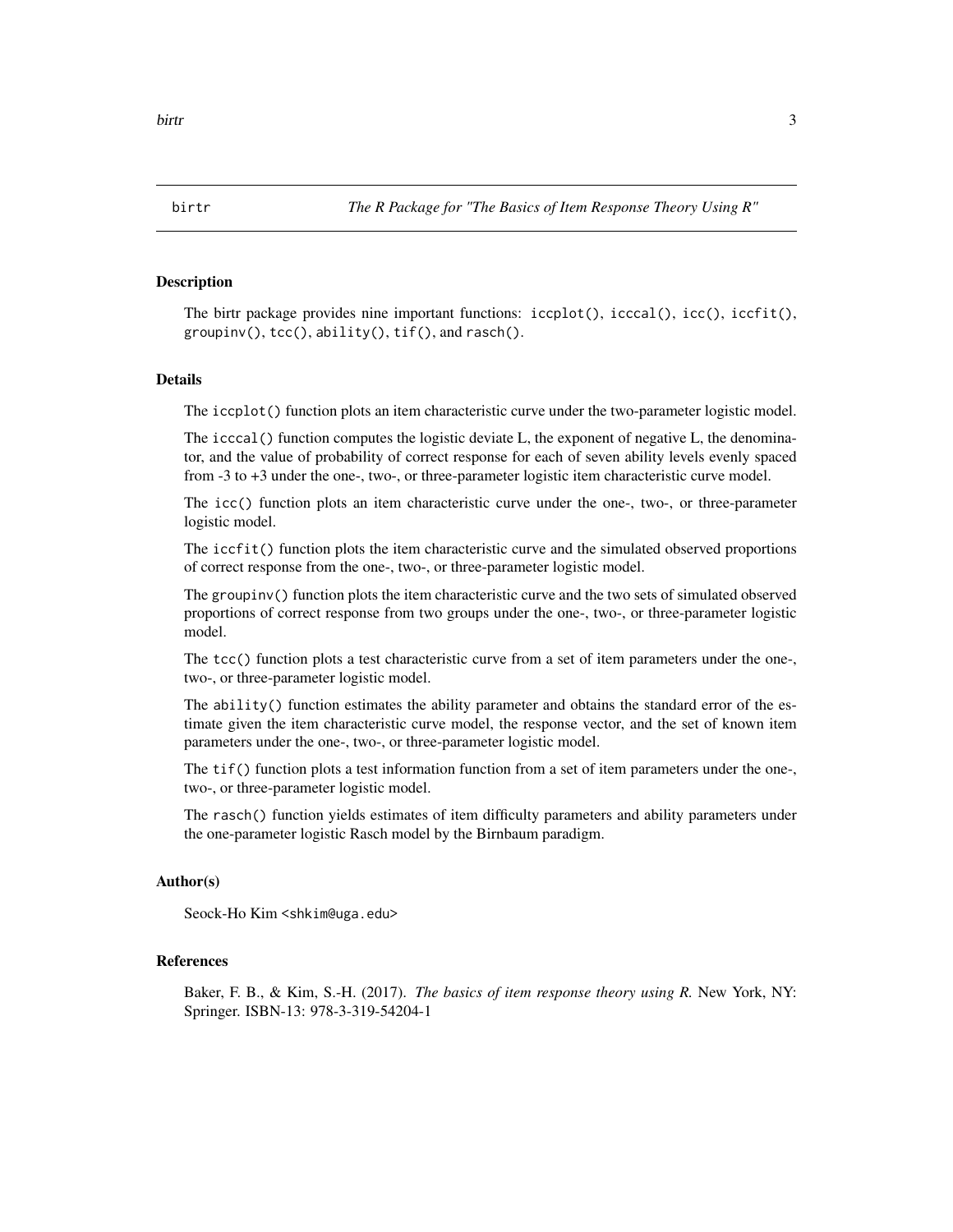<span id="page-3-0"></span>Plots the item characteristic curve and the two sets of simulated observed proportions of correct response from two groups under the one-, two-, or three-parameter logistic model.

#### Usage

groupinv(mdl, t1l, t1u, t2l, t2u)

#### Arguments

| md1 | 1, 2, or 3 representing the number of the model parameters. |
|-----|-------------------------------------------------------------|
| t11 | a number indicating the lower bound of ability for group 1. |
| t1u | a number indicating the upper bound of ability for group 1. |
| t21 | a number indicating the lower bound of ability for group 2. |
| t2u | a number indicating the upper bound of ability for group 2. |
|     |                                                             |

#### Details

While the theoretical range of ability is from negative infinity to positive infinity, practical considerations usually limit the range of values from -3 to +3. The default values are  $t11 = -3$ ,  $t1u = -1$ ,  $t2l = 1$ , and  $t2u = 3$ . With the number of item characteristic curve model parameters mdl the item parameters are randomly sampled from the uniform distributions; for example, under the three-parameter logistic model, b from the -3 to 3 range, a from the 0.2 to 2.8 range, and c from the 0 to .35 range. Each of the 33 ability levels from the -3 to +3 range with .1875 interval, the observed proportion of correct response is generated from the binomial distribution for sample size of 21. The ability levels and the observed proportions of correct response between t1l and t1u are used as the group 1 data, and the ability levels and the observed proportions of correct response between t2l and t2u are used as the group 2 data. The data from the pooled groups are used to obatin the plot that displays the set of item parameters.

#### References

Baker, F. B., & Kim, S.-H. (2017). *The basics of item response theory using R.* New York, NY: Springer. ISBN-13: 978-3-319-54204-1

#### Examples

```
groupinv(1) # groupinv(1, -3, -1, 1, 3)groupinv(2) # groupinv(2, -3, -1, 1, 3)groupinv(3) # groupinv(3, -3, -1, 1, 3)groupinv(2, -2, 1, -1, 2)
```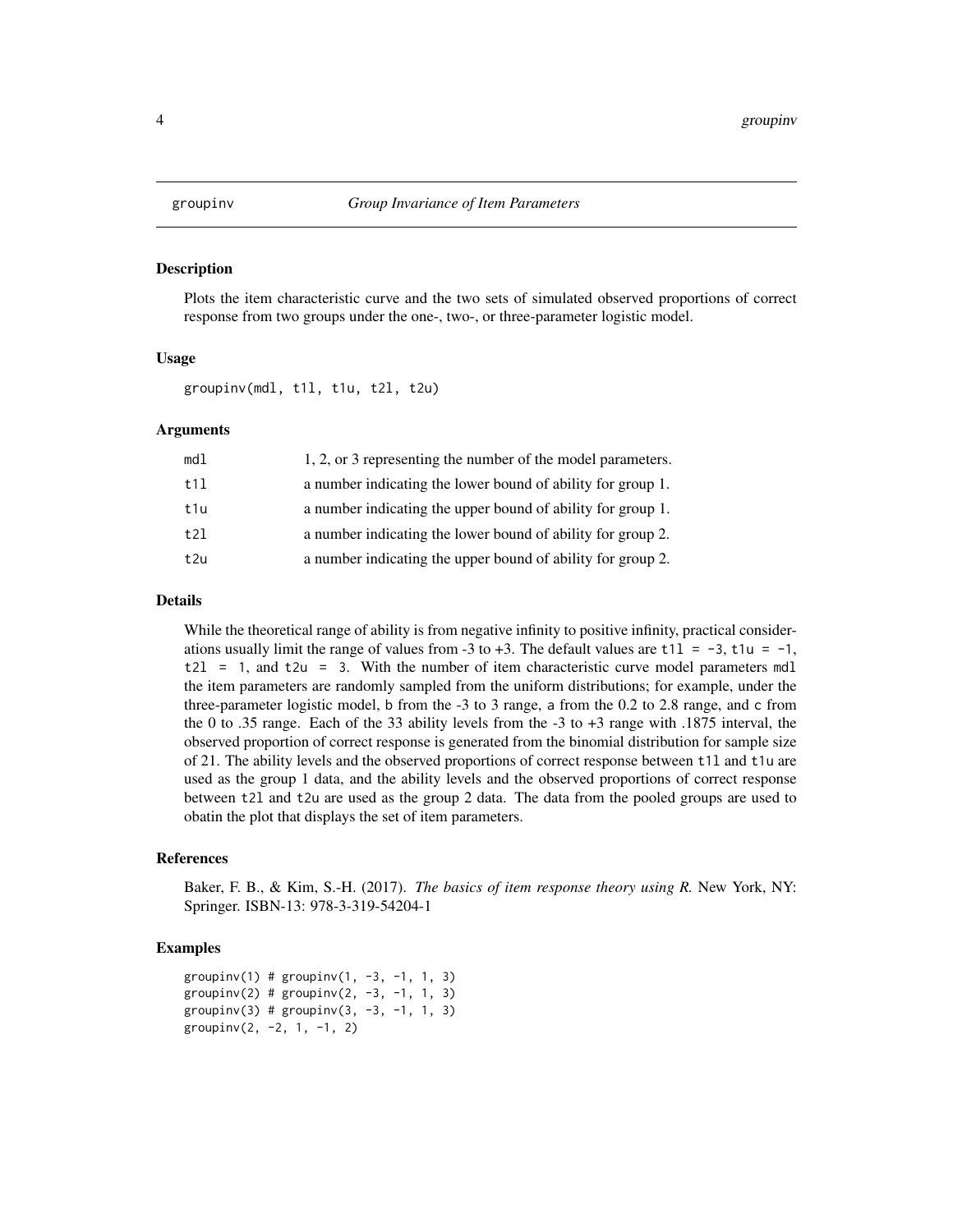Plots an item characteristic curve under the one-, two-, or three-parameter logistic model.

#### Usage

 $icc(b, a, c)$ 

#### Arguments

| b | a single number representing the value of item difficulty.     |
|---|----------------------------------------------------------------|
| a | a single number representing the value of item discrimination. |
| C | a single number representing the value of lower asymptote.     |

### Details

While the theoretical range of ability is from negative infinity to positive infinity, practical considerations usually limit the range of values from -3 to +3. Under the one-parameter logistic model,  $a = 1$  and  $c = 0$ . Under the two-parameter logistic model,  $c = 0$ . The parameter c has a theoretical range from 0 to 1, but in practice values above .35 are not considered acceptable, hence use the range from 0 to .35 for c. The vertical dotted line corresponds to the value of the item difficulty parameter.

#### References

Baker, F. B., & Kim, S.-H. (2017). *The basics of item response theory using R.* New York, NY: Springer. ISBN-13: 978-3-319-54204-1

#### Examples

icc(1.5, 1.3, .2)  $icc(a = 1.3, b = 1.5, c = .2)$  $icc(1)$  #  $icc(1, 1, 0)$  $icc(1, 0.5)$  #  $icc(1, 0.5, 0)$ 

<span id="page-4-0"></span>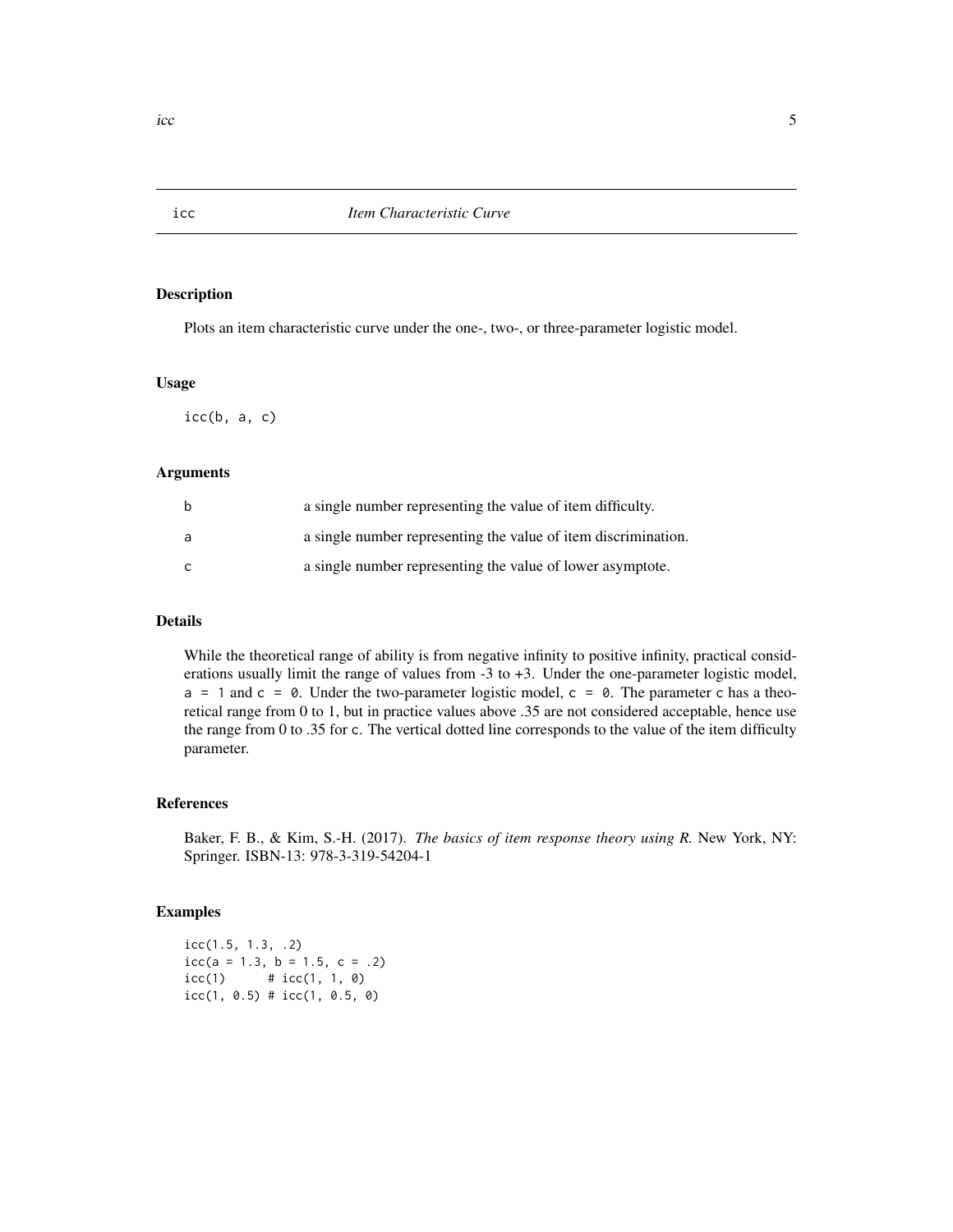<span id="page-5-0"></span>

Computes the logistic deviate L, the exponent of negative L, the denominator, and the value of probability of correct response for each of seven ability levels evenly spaced from -3 to +3 under the one-, two-, or three-parameter logistic item characteristic curve model.

#### Usage

icccal(b, a, c)

#### Arguments

| b | a single number representing the value of item difficulty.     |
|---|----------------------------------------------------------------|
| a | a single number representing the value of item discrimination. |
| C | a single number representing the value of lower asymptote.     |

#### Details

While the theoretical range of ability is from negative infinity to positive infinity, practical considerations usually limit the range of values from -3 to +3. Under the one-parameter logistic model,  $a = 1$  and  $c = 0$ . Under the two-parameter logistic model,  $c = 0$ . The parameter c has a theoretical range from 0 to 1, but in practice values above .35 are not considered acceptable, hence use the range from 0 to .35 for c.

#### References

Baker, F. B., & Kim, S.-H. (2017). *The basics of item response theory using R.* New York, NY: Springer. ISBN-13: 978-3-319-54204-1

#### Examples

icccal(1.5, 1.3, .2)  $icccal(a = 1.3, b = 1.5, c = .2)$  $icccal(1)$  #  $icccal(1, 1, 0)$ icccal(1, 0.5) # icccal(1, 0.5, 0)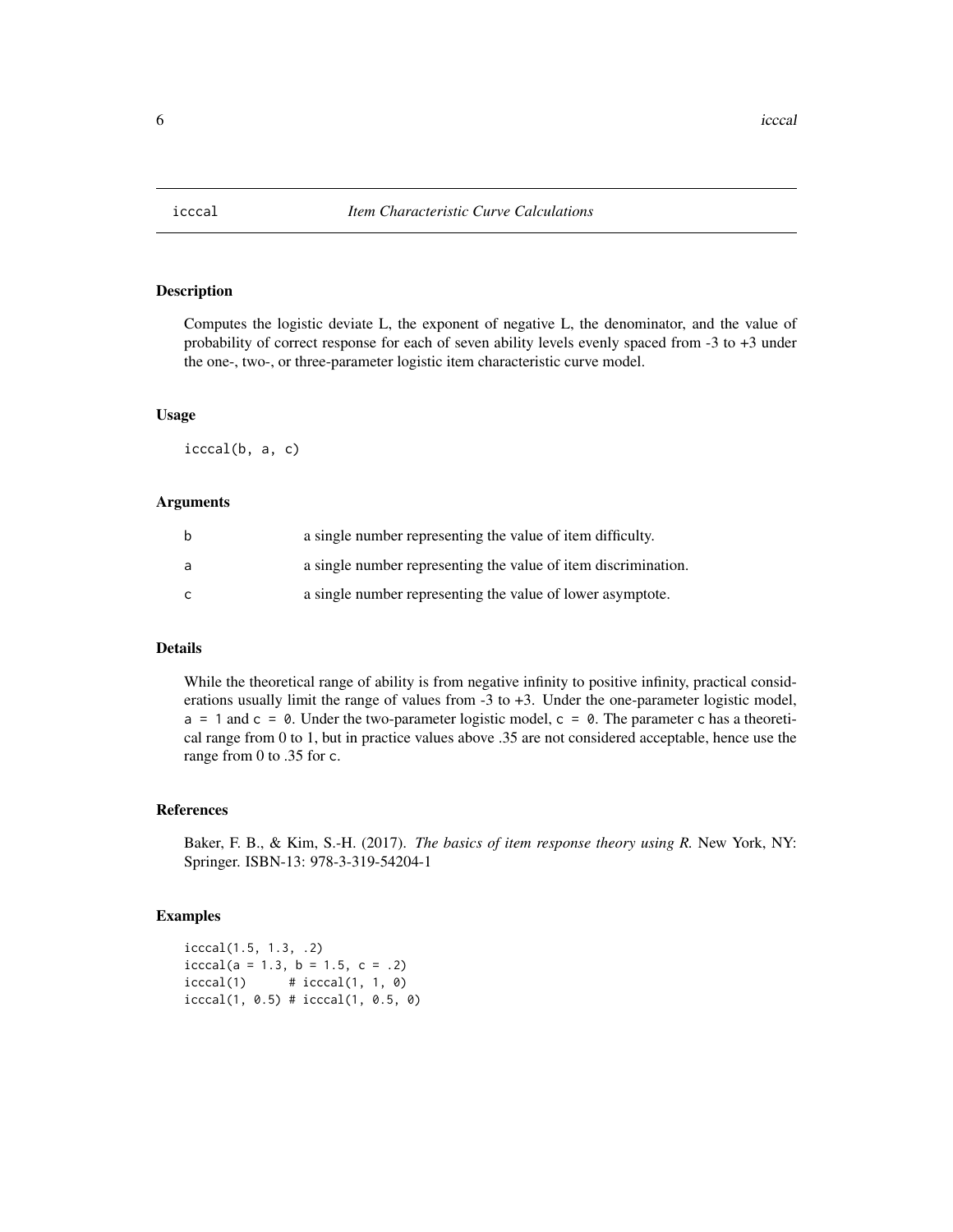<span id="page-6-0"></span>

Plots the item characteristic curve and the simulated observed proportions of correct response from the one-, two-, or three-parameter logistic model.

#### Usage

iccfit(mdl)

#### Arguments

mdl 1, 2, or 3 representing the number of the model parameters.

#### Details

While the theoretical range of ability is from negative infinity to positive infinity, practical considerations usually limit the range of values from -3 to +3. With the number of item characteristic curve model parameters mdl the item parameters are randomly sampled from the uniform distributions; for example, under the three-parameter logistic model, b from the -3 to 3 range, a from the 0.2 to 2.8 range, and c from the 0 to .35 range. Each of the 33 ability levels from the -3 to +3 range with .1875 interval, the observed proportion of correct response is generated from the binomial distribution for sample size of 21. The chi-square goodness-of-fit index is obtained and reported with the set of item parameters.

#### References

Baker, F. B., & Kim, S.-H. (2017). *The basics of item response theory using R.* New York, NY: Springer. ISBN-13: 978-3-319-54204-1

### Examples

iccfit(1) iccfit(2) iccfit(3)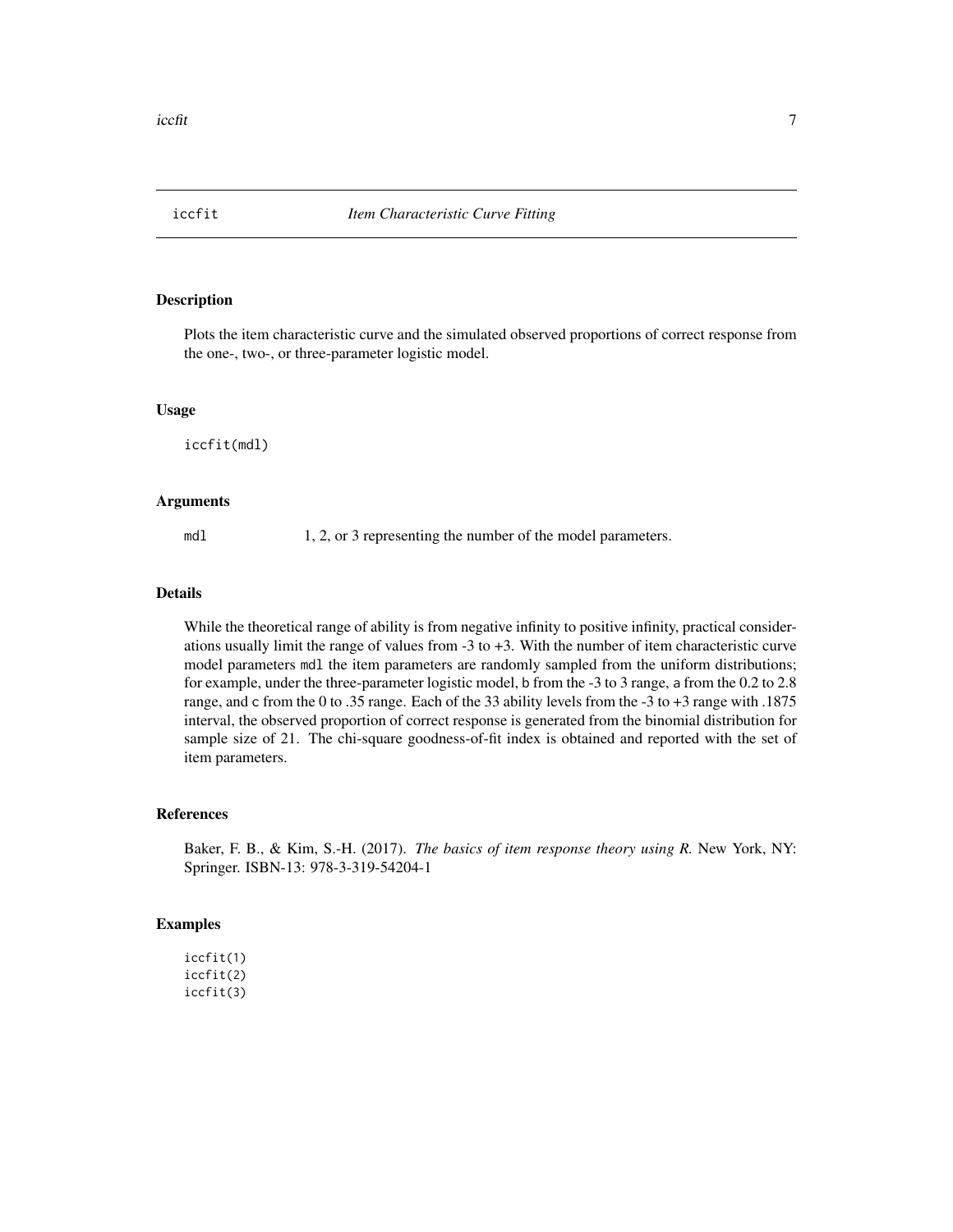<span id="page-7-0"></span>

Plots an item characteristic curve under the two-parameter logistic model.

#### Usage

iccplot(b, a)

#### Arguments

| a single number representing the value of item difficulty.     |
|----------------------------------------------------------------|
| a single number representing the value of item discrimination. |

#### Details

While the theoretical range of ability is from negative infinity to positive infinity, practical considerations usually limit the range of values from -3 to +3.

#### References

Baker, F. B., & Kim, S.-H. (2017). *The basics of item response theory using R.* New York, NY: Springer. ISBN-13: 978-3-319-54204-1

### Examples

```
iccplot(0, 1)
icplot(a = 1, b = 0)icplot(0, 1); par(new = TRUE); icplot(-1.5, 1)
```
rasch *Rasch Model Calibration*

#### Description

Yields estimates of item difficulty parameters and ability parameters under the one-parameter logistic Rasch model by the Birnbaum paradigm.

#### Usage

rasch(s, f)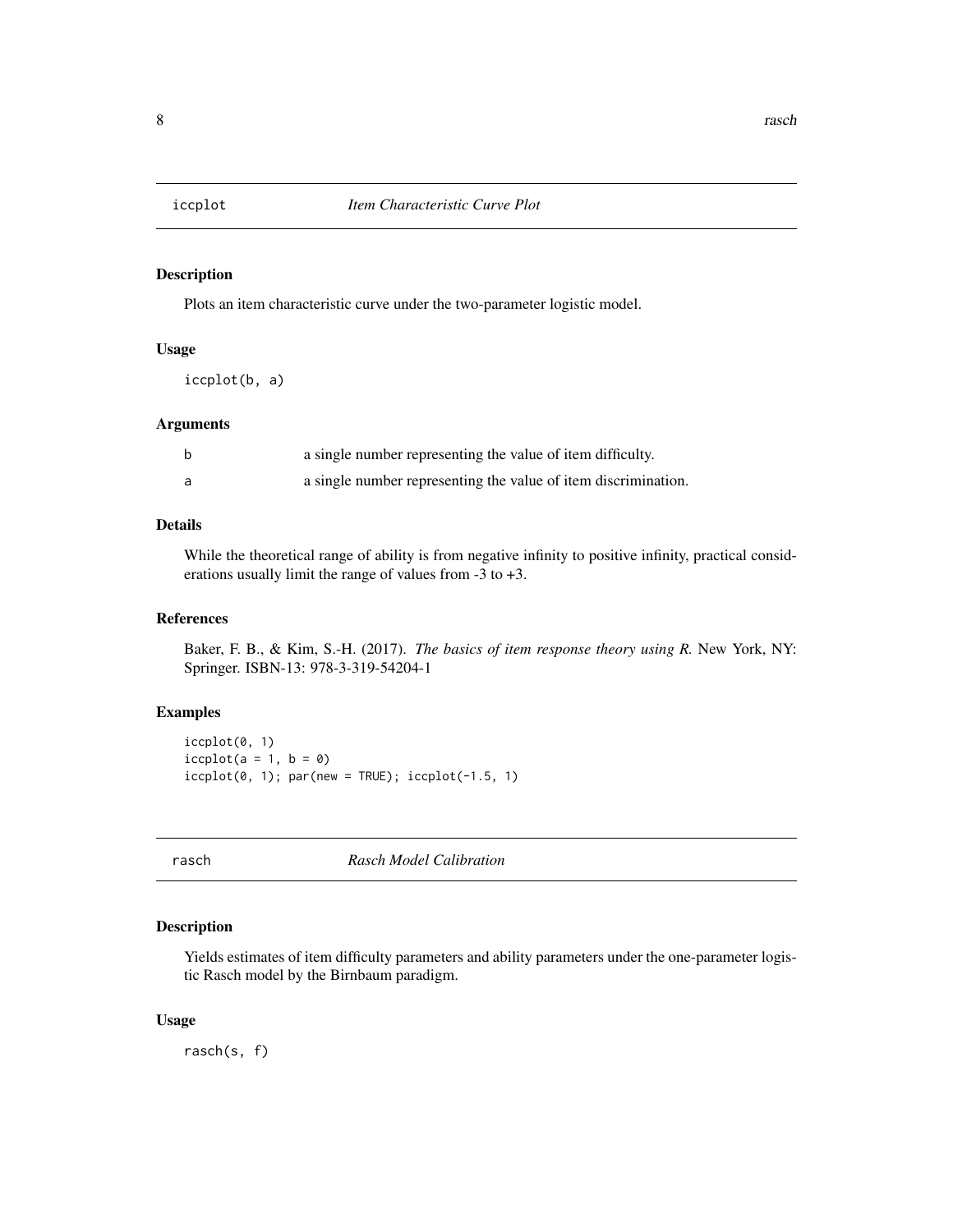<span id="page-8-0"></span>to the contract of the state of the state of the state of the state of the state of the state of the state of the state of the state of the state of the state of the state of the state of the state of the state of the stat

#### **Arguments**

| -S | a numeric vector representing the column sum for the J items.               |
|----|-----------------------------------------------------------------------------|
|    | a numeric vector representing the frequencies for the scores from 1 to J-1. |

#### Details

With data editing command lines, the item response data matrix of N by J is to be converted to the two vectors of the column sum s and the frequencies for the scores f. The two vectors are the input for the Birnbaum paradigm to calibrate the test. The function contains two other required functions, stage1 and stage2. After obtaining the item and ability parameter estimates from the Birnbaum paradigm, bias correction methods are applied to the item parameter estimates and then to the ability parameter estimates. The estimates of item difficulty parameters b are reported in the console window. The estimates of ability parameters theta are not for individual examinees but for the raw score groups ranged from 1 to J-1. The function prints out the mean and the standard deviation of the item parameter estimates as well as those of the ability parameter estimates.

#### References

Baker, F. B., & Kim, S.-H. (2017). *The basics of item response theory using R.* New York, NY: Springer. ISBN-13: 978-3-319-54204-1

#### Examples

 $rm(list = ls())$  # remove the existing objects in workspace  $s \leq c(13, 8, 8, 5, 10, 7, 7, 6, 7, 3)$  $f \leftarrow c(1, 2, 2, 4, 1, 1, 0, 0, 4)$ rasch(s, f)

#### tcc *Test Characteristic Curve*

#### Description

Plots a test characteristic curve from a set of item parameters under the one-, two-, or threeparameter logistic model.

#### Usage

 $tcc(b, a, c)$ 

#### Arguments

| b | a numeric vector representing the values of item difficulty.     |
|---|------------------------------------------------------------------|
| a | a numeric vector representing the values of item discrimination. |
| C | a numeric vector representing the values of lower asymptote.     |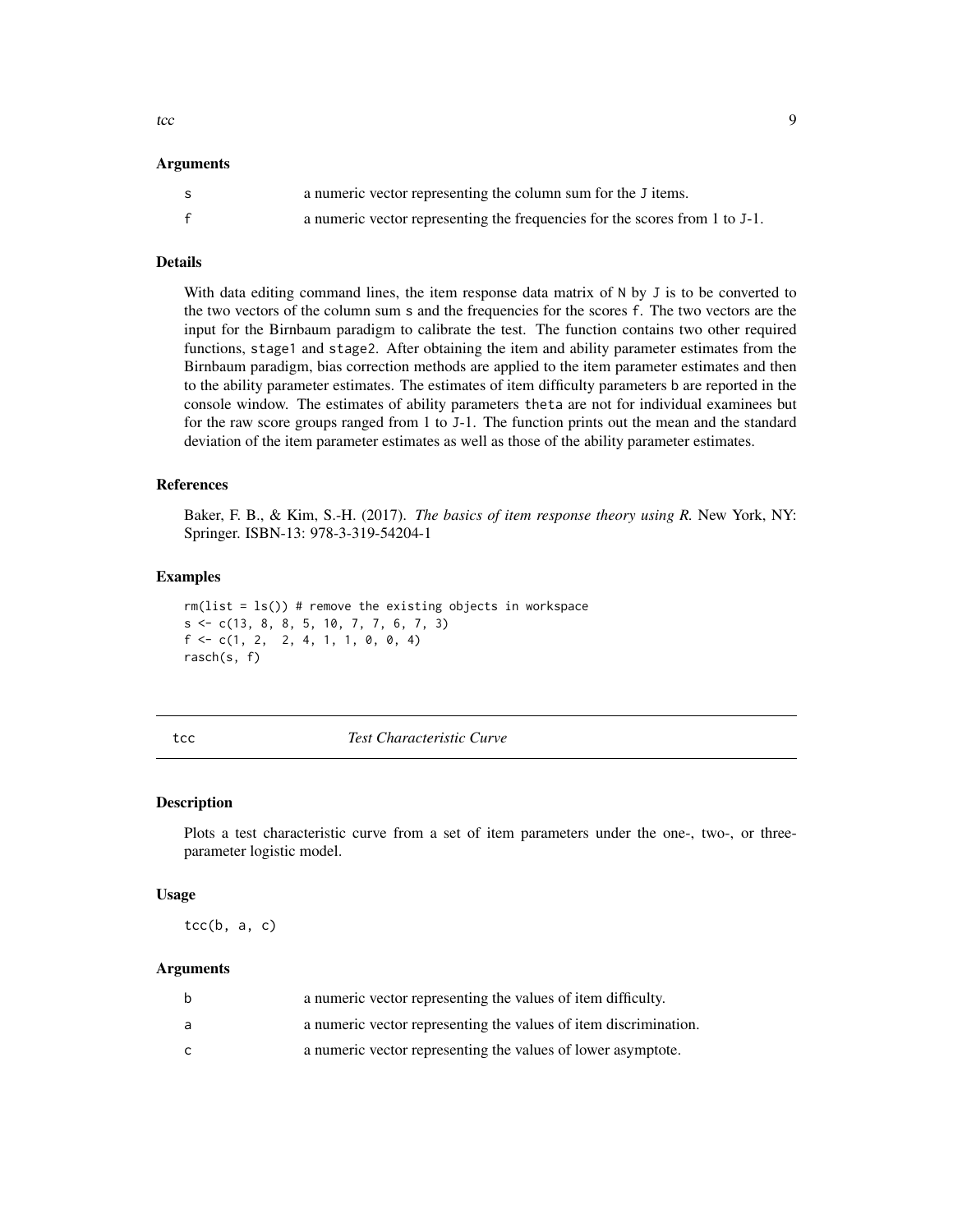### <span id="page-9-0"></span>Details

While the theoretical range of ability is from negative infinity to positive infinity, practical considerations usually limit the range of values from -3 to +3. The length of b should be the same as that of a and c. Each parameter c has a theoretical range from 0 to 1, but in practice values above .35 are not considered acceptable, hence use the range from 0 to .35 for each c. Under the one-parameter logistic model,  $a = rep(1, length(b))$  and  $c = rep(0, length(b))$ . Under the two-parameter logistic model,  $c = rep(0, length(b)).$ 

#### References

Baker, F. B., & Kim, S.-H. (2017). *The basics of item response theory using R.* New York, NY: Springer. ISBN-13: 978-3-319-54204-1

#### Examples

```
b \leq -c(-2.0, -1.0, 0.0, 1.0, 2.0)a <- c(0.5, 0.75, 1.0, 0.75, 0.5)
c \leftarrow c(.2, .2, .2, .2, .2)tcc(b, a, c)tcc(a = a, b = b, c = c)tcc(b) # tcc(b, a = rep(1, length(b)), c = rep(0, length(b)))tcc(b, a) # tcc(b, a, c = rep(0, length(b)))
```

**Test Information Function** 

#### Description

Plots a test information function from a set of item parameters under the one-, two-, or threeparameter logistic model.

#### Usage

tif(b, a, c)

#### Arguments

| b | a numeric vector representing the values of item difficulty.     |
|---|------------------------------------------------------------------|
| a | a numeric vector representing the values of item discrimination. |
| C | a numeric vector representing the values of lower asymptote.     |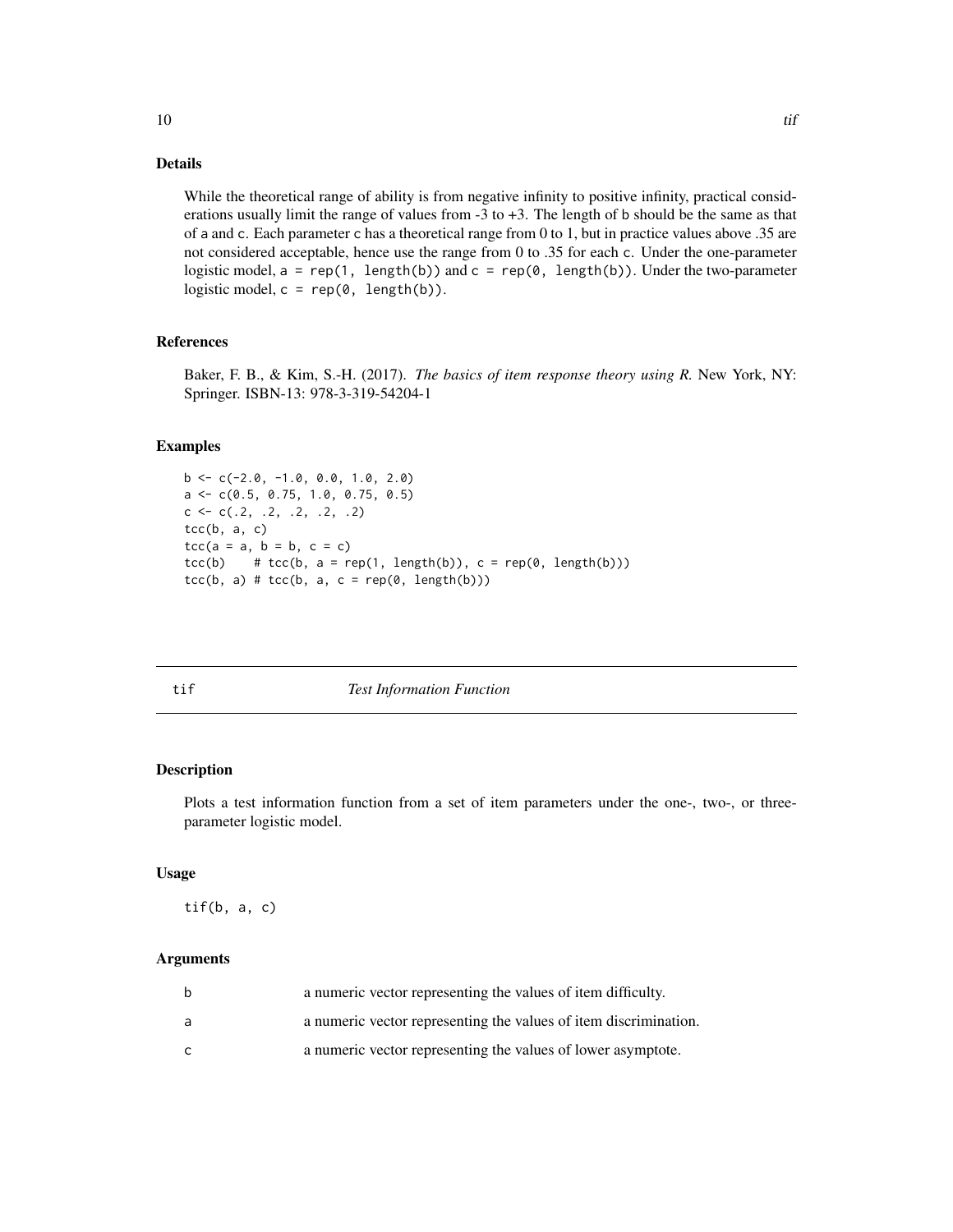#### Details

While the theoretical range of ability is from negative infinity to positive infinity, practical considerations usually limit the range of values from -3 to +3. The length of b should be the same as that of a and c. Each parameter c has a theoretical range from 0 to 1, but in practice values above .35 are not considered acceptable, hence use the range from 0 to .35 for each c. Under the one-parameter logistic model,  $a = rep(1, length(b))$  and  $c = rep(0, length(b))$ . Under the two-parameter logistic model,  $c = \text{rep}(0, \text{length}(b))$ . In case b to be a single number, then the plot contains the item informaiton function. Note that the maximum of the information value on the vertical axis of the graph is arbitrarily set to 10.

#### References

Baker, F. B., & Kim, S.-H. (2017). *The basics of item response theory using R.* New York, NY: Springer. ISBN-13: 978-3-319-54204-1

#### Examples

```
b \leq -c(-1.0, -0.5, 0.0, 0.5, 1.0)a <- c(2.0, 1.5, 1.5, 1.5, 2.0)
c \leq -c(.2, .2, .2, .2, .2)tif(b, a, c)
\text{tf}(a = a, b = b, c = c)\text{tf(b)} # \text{tf(b)}, a = rep(1, length(b)), c = rep(0, length(b)))
\text{tf}(b, a) \# \text{tf}(b, a, c = \text{rep}(0, \text{length}(b)))
```